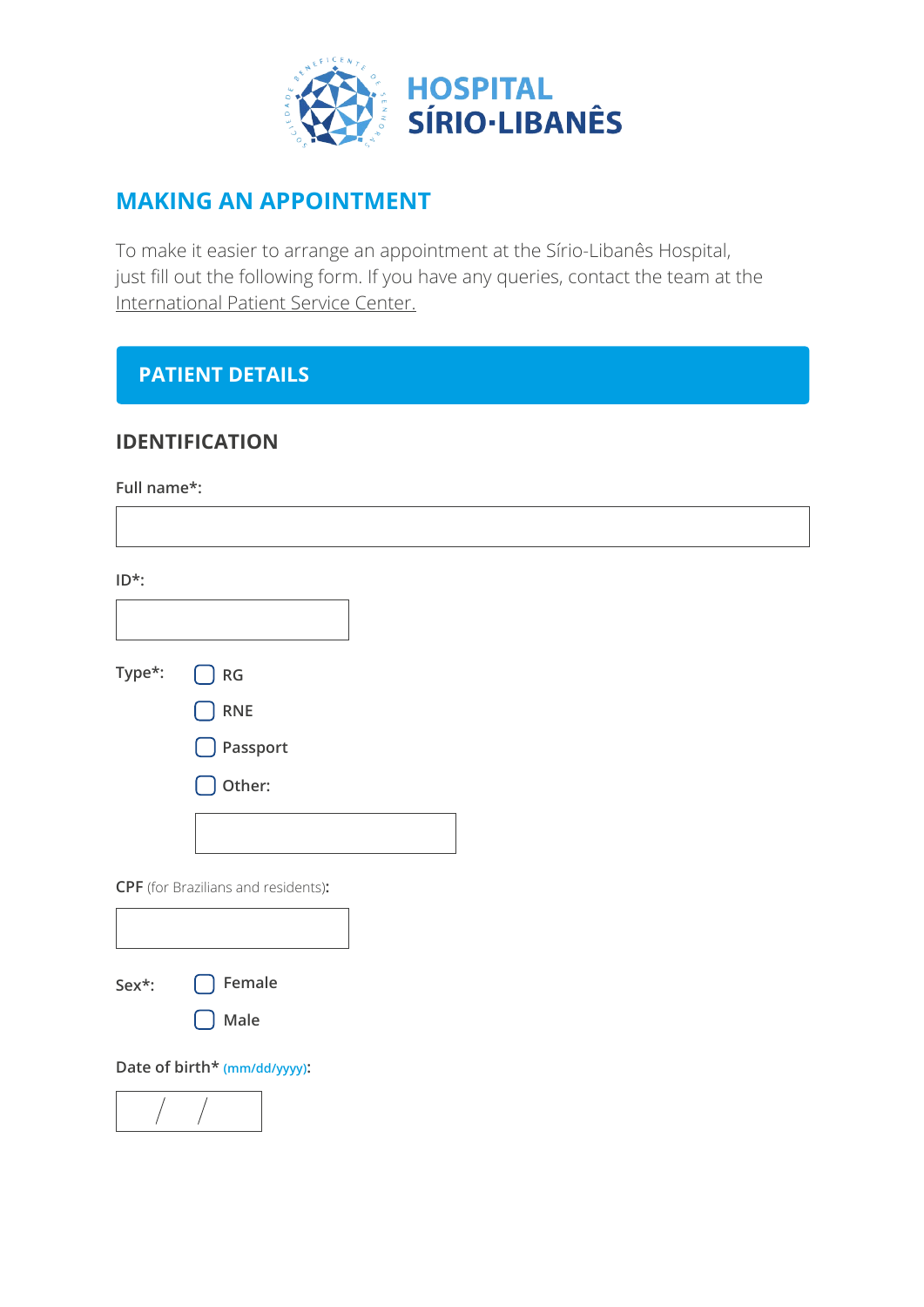

**Country of citizenship:**

**Father's name\*:**

**Mother's name\*:**

| Marital status*: $\bigcap$ Single |                     |
|-----------------------------------|---------------------|
|                                   | Married             |
|                                   | $\bigcup$ Separated |
|                                   | Divorced            |
|                                   | Widowed             |
| Profession*:                      |                     |

#### **ADDRESS**

| Address*: |           | Number*: |
|-----------|-----------|----------|
|           |           |          |
| Unit:     | District: |          |
|           |           |          |

**City\*:**

**Postal Code: Country\*:**

**State:**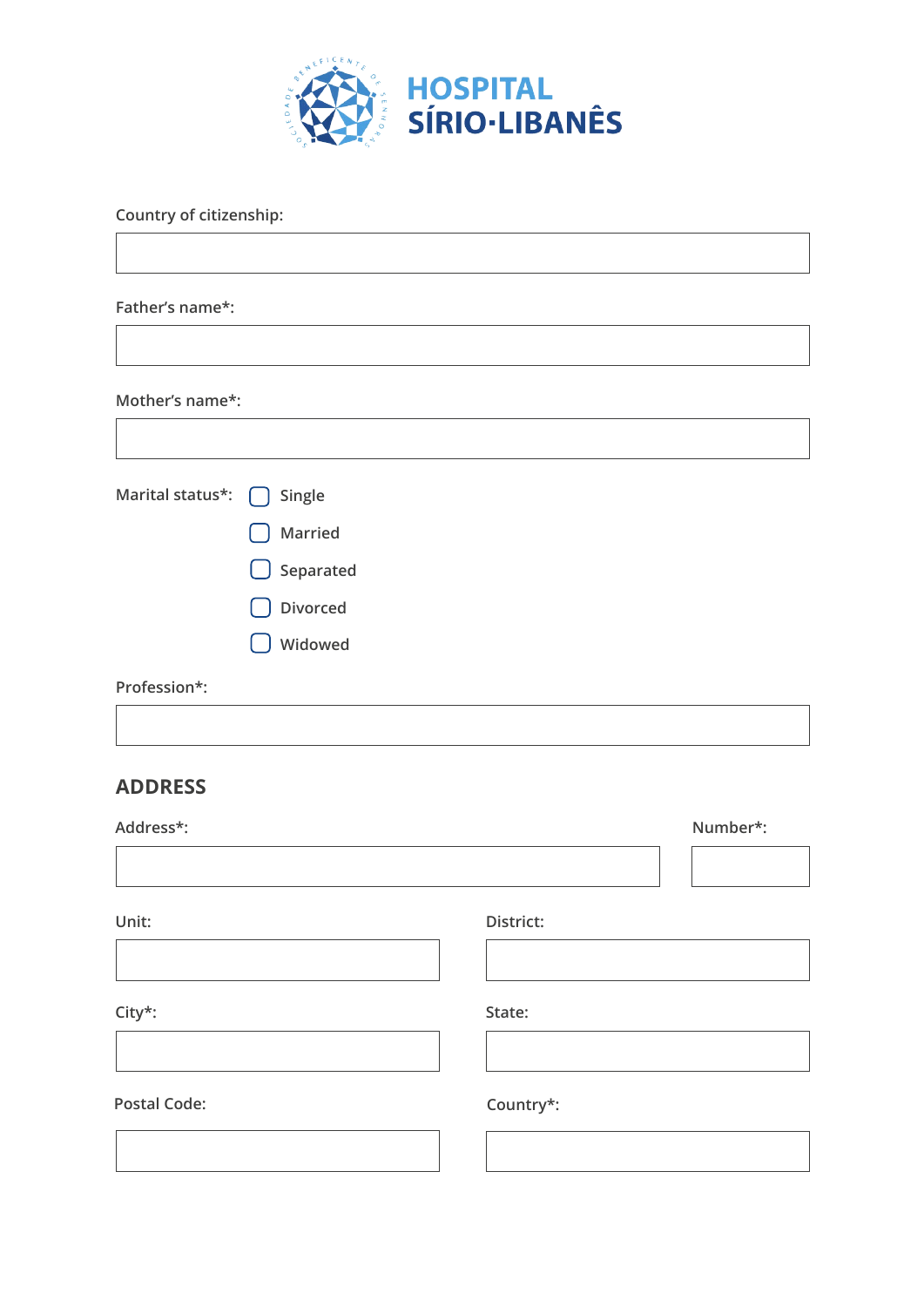

## **PHONE NUMBERS AND EMAIL ADDRESS**

**Home phone\*: Cell phone\*: Cell phone\*: Business phone:** 

**Email address\*:**

# **DETAILS OF THE PERSON RESPONSIBLE FOR THE PATIENT**

#### **IDENTIFICATION**

**Full name\*:**

 $\overline{\Gamma}$ 

| $ID^*$ : |                                            |  |  |
|----------|--------------------------------------------|--|--|
|          |                                            |  |  |
| Type*:   | RG                                         |  |  |
|          | <b>RNE</b>                                 |  |  |
|          | Passport                                   |  |  |
|          | Other:                                     |  |  |
|          |                                            |  |  |
|          | <b>CPF</b> (for Brazilians and residents): |  |  |
|          |                                            |  |  |
| Sex*:    | Female                                     |  |  |

**Male**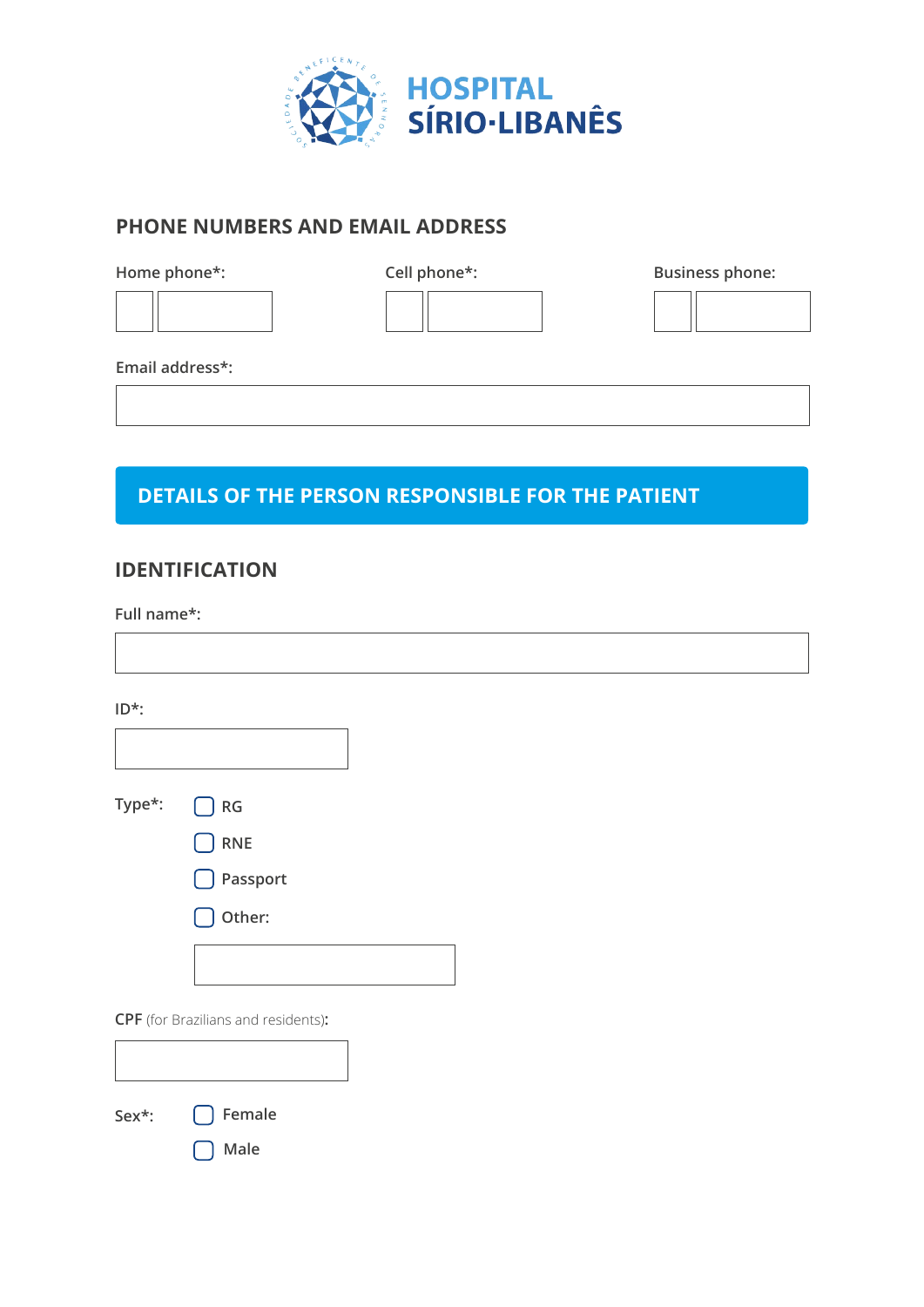

**Date of birth\* (mm/dd/yyyy):**



**Country of citizenship:**

**Father's name\*:**

**Mother's name\*:**

| Marital status*: next Single |                      |
|------------------------------|----------------------|
|                              | Married              |
|                              | $\bigcirc$ Separated |
|                              | <b>Divorced</b>      |
|                              | Widowed              |
| Profession*:                 |                      |
|                              |                      |

**Relationship to the patient\*:**

#### **ADDRESS**

| Address*: |           | Number*: |
|-----------|-----------|----------|
|           |           |          |
| Unit:     | District: |          |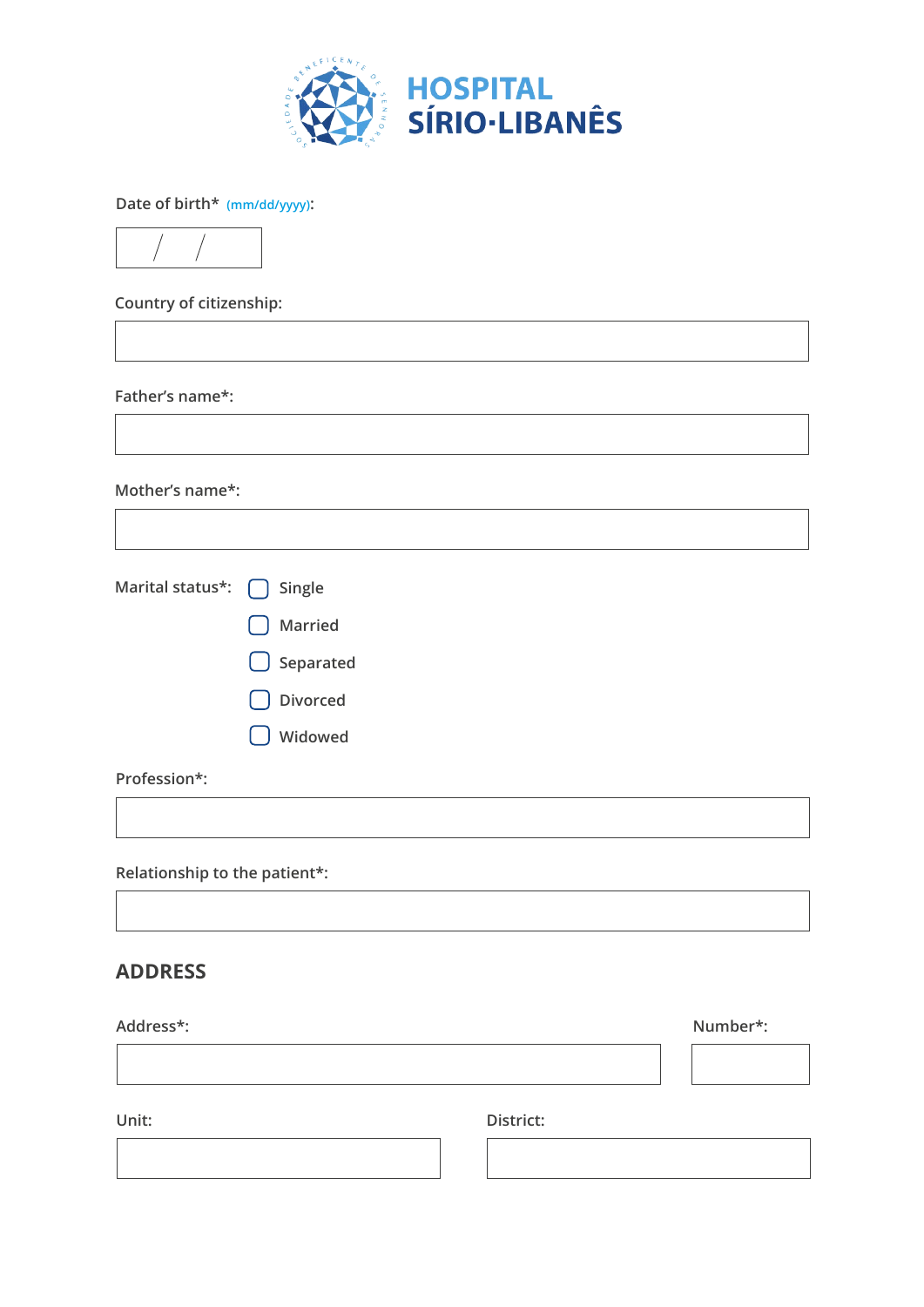

| City*:                                 | State:       |                        |
|----------------------------------------|--------------|------------------------|
|                                        |              |                        |
| <b>Postal Code:</b>                    | Country*:    |                        |
|                                        |              |                        |
| <b>PHONE NUMBERS AND EMAIL ADDRESS</b> |              |                        |
| Home phone*:                           | Cell phone*: | <b>Business phone:</b> |
|                                        |              |                        |

**Email address\*:**

*\* These fields must be completed*

# **PHYSICIAN OF CHOICE AT SÍRIO-LIBANÊS HOSPITAL**

**Name of physician\*:**

**Best date for an appointment\* (mm/dd/yyyy):**



## **INFORMATION ON YOUR CONDITION**

**Diagnosis\*:**

**Patient undergoing treatment\*:**  $\bigcap$  No

**Yes**